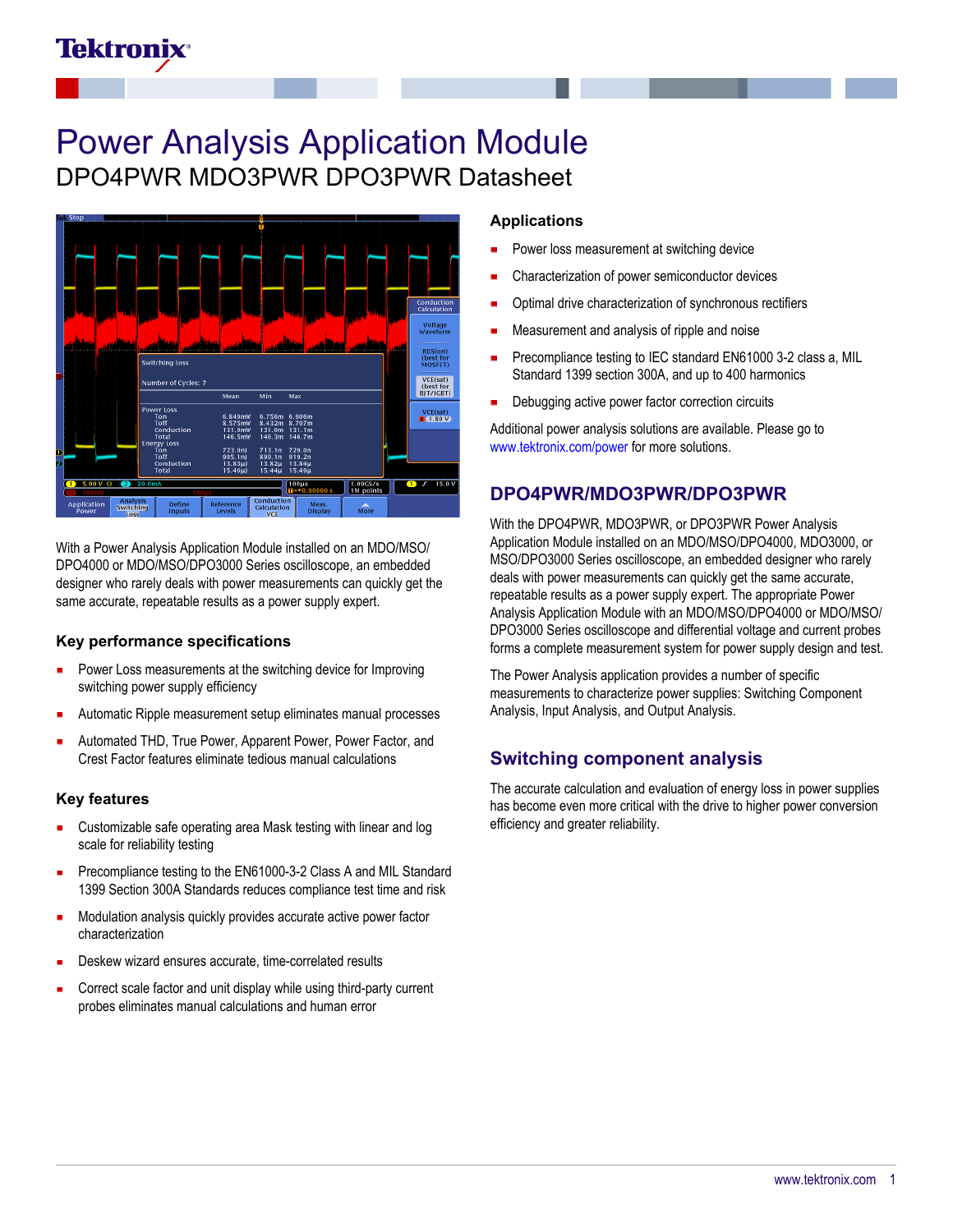### **Switching loss measurements**

Although almost all components of a power supply contribute to energy losses, the majority of energy losses in a switch-mode power supply (SMPS) occur when the switching transistor transitions from an OFF to an ON state (turn-on loss) and vice versa (turn-off loss). By measuring the voltage drop across the switching device and the current flowing through the switching device, the Power Analysis application measures the switching losses as shown in the following figure.



Switching loss measurements

## **Safe operating area**

The Safe Operating Area (SOA) plot is a graphical technique for evaluating a switching device to ensure that it is not being stressed beyond its maximum specifications. SOA testing can be used to validate performance over a range of operating conditions, including load variations, temperature changes, and variations in input voltages. Limit testing can also be used with SOA plots to automate the validation. An example of an SOA plot is shown in the following figure.



Safe operating area (SOA) display

# **Input analysis**

Power quality measurements and current harmonics are two common sets of measurements made on the input section of a power supply to analyze the effects of the power supply on the power line.

### **Power quality**

Power quality refers to a power supply's ability to function properly with the electric power that is supplied to it. These measurements help to understand the effects of distortions caused by nonlinear loads, including the power supply itself. The measurements include RMS voltage and current, true and apparent power, crest factor, line frequency, and power factor, as shown in the following figure.



Power quality measurements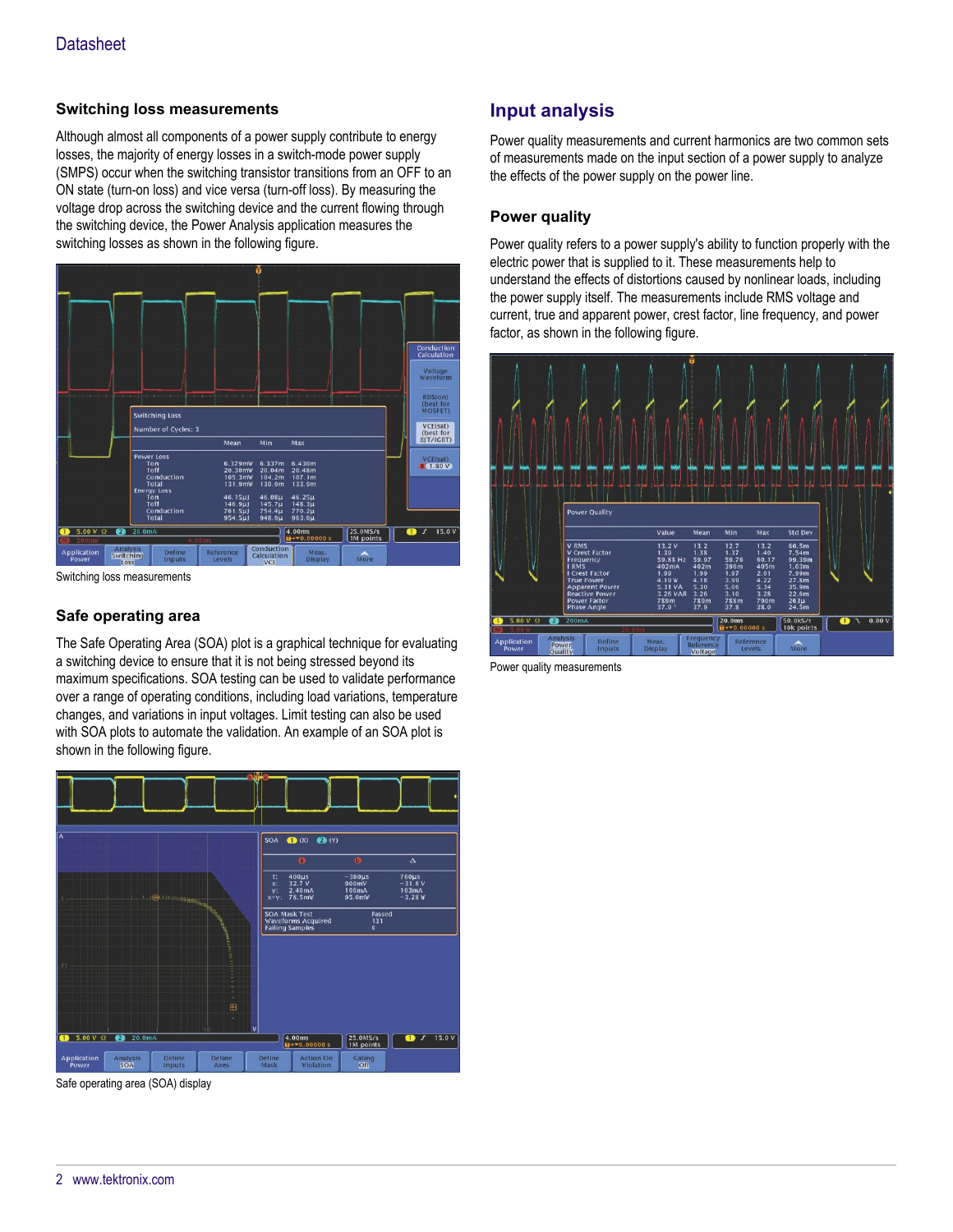#### **Current harmonics**

Because a switching power supply presents a nonlinear load to the power line, the input voltage and current waveforms are not identical. Current is drawn for some portion of the input cycle, causing the generation of harmonics on the input current waveform. Excessive harmonic energy can affect the operation of other equipment connected to the power line, as well as increase the cost of delivering the electric power. Therefore, power supply designers can use the current harmonics measurements to assure precompliance of their designs to industry standards (such as IEC61000-3-2 Class A and MIL Standard 1399 Section 300A) before investing in the official compliance testing. An example of the current harmonics graph display is shown in the following figure.



Current harmonics measurements

# **Output analysis**

The ultimate goal of a DC-output power supply is to transform input power into one or more DC-output voltages. Especially for switching power supplies, the output measurements are essential. These measurements include line ripple, switching ripple, and modulation analysis.

## **Line and switching ripple**

The quality of a power supply's DC output should be clean with minimal noise and ripple. Line ripple measures the amount of AC-output signal related to the input line frequency. Switching ripple measures the amount of AC signal related to the switching frequency. The output line ripple is usually twice the line frequency; whereas the switching ripple is typically coupled with noise and in the kHz frequency range. The Power Analysis application greatly simplifies the separation of line ripple from switching ripple.



Output ripple measurements

## **Modulation analysis**

Modulation is important in a feedback system to control the loop. However, too much modulation can cause the loop to become unstable. The Power Analysis application calculates and shows the trend in the on-time and offtime information of a modulated signal controlling the output control loop on a power supply, as shown in the following figure.



Modulation analysis on an IGBT's gate drive during power-up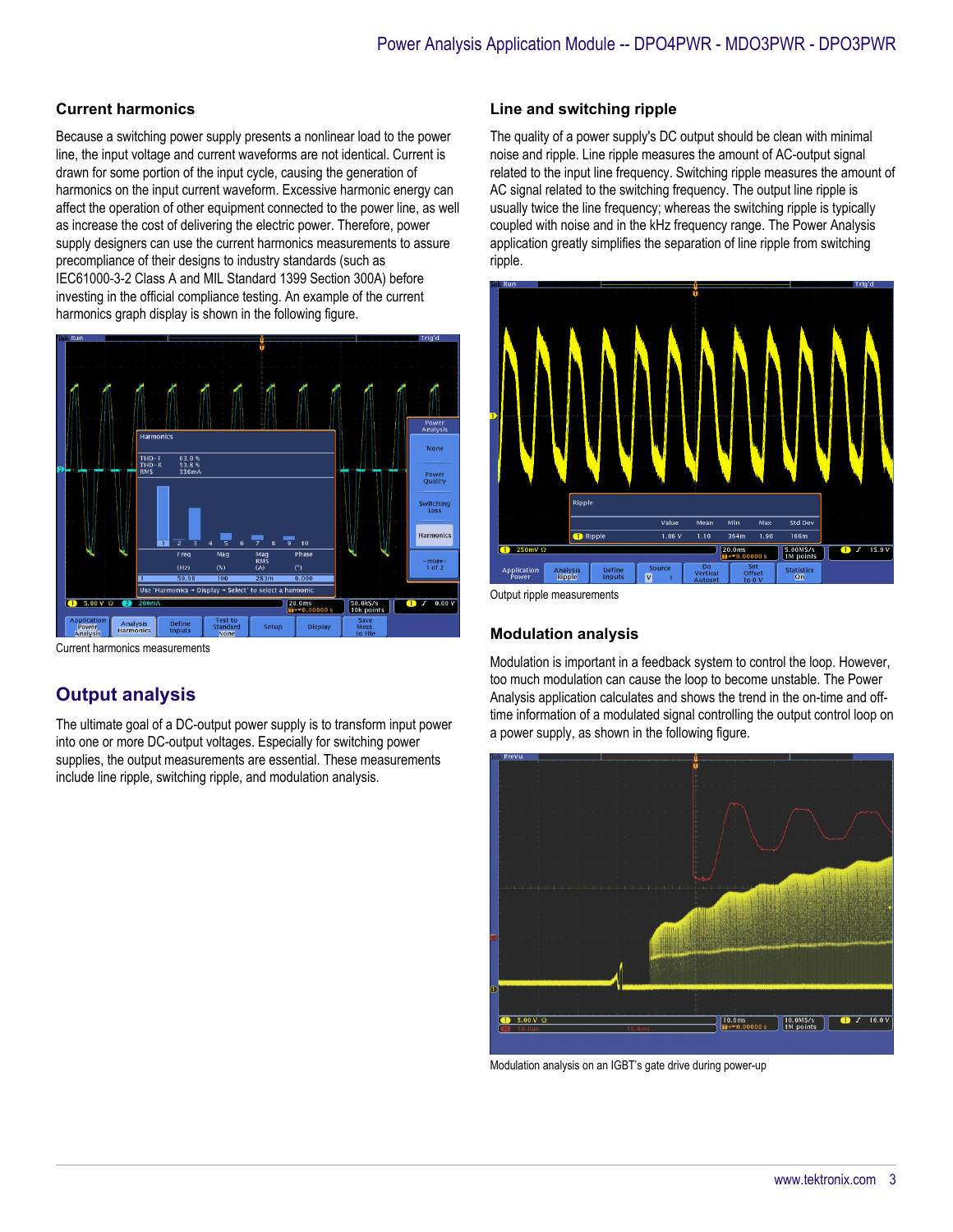The modulation analysis could also be used to measure the response of the power supply's control loop to change in input voltage ("line regulation") or change in load ("load regulation").

# **Specifications**

All specifications apply to all models unless noted otherwise.

### **Measurements**

| Power quality measurements   | VRMS, V <sub>Crest Factor</sub> , Frequency, I <sub>RMS</sub> , I <sub>Crest Factor</sub> , True Power, Apparent Power, Reactive Power, Power Factor, Phase Angle |  |
|------------------------------|-------------------------------------------------------------------------------------------------------------------------------------------------------------------|--|
| Switching loss measurements  |                                                                                                                                                                   |  |
| Power loss                   | $T_{\text{On}}$ , $T_{\text{Off}}$ , Conduction, Total                                                                                                            |  |
| <b>Energy loss</b>           | $T_{\text{On}}$ , $T_{\text{Off}}$ , Conduction, Total                                                                                                            |  |
| <b>Harmonics</b>             | THD-F, THD-R, RMS measurements up to 400 harmonics                                                                                                                |  |
|                              | Graphical and table displays of harmonics                                                                                                                         |  |
|                              | Test to IEC61000-3-2 Class A and MIL-STD-1399 Section 300 A                                                                                                       |  |
| <b>Ripple measurements</b>   | $V_{\text{Ripple}}$ and $I_{\text{Ripple}}$                                                                                                                       |  |
| <b>Modulation analysis</b>   | Graphical display of +Pulse Width, -Pulse Width, Period, Frequency, +Duty Cycle, and -Duty Cycle modulation types                                                 |  |
| Safe operating area          | Graphical display and mask testing of switching device safe operating area measurements                                                                           |  |
| dV/dt and dl/dt measurements | Cursor measurements of slew rate                                                                                                                                  |  |

#### **Deskew**

Recommended deskew values automatically calculated based on propagation delay. Deskews can be set to recommended values or adjusted manually.



Tektronix Deskew Pulse Generator and Deskew fixture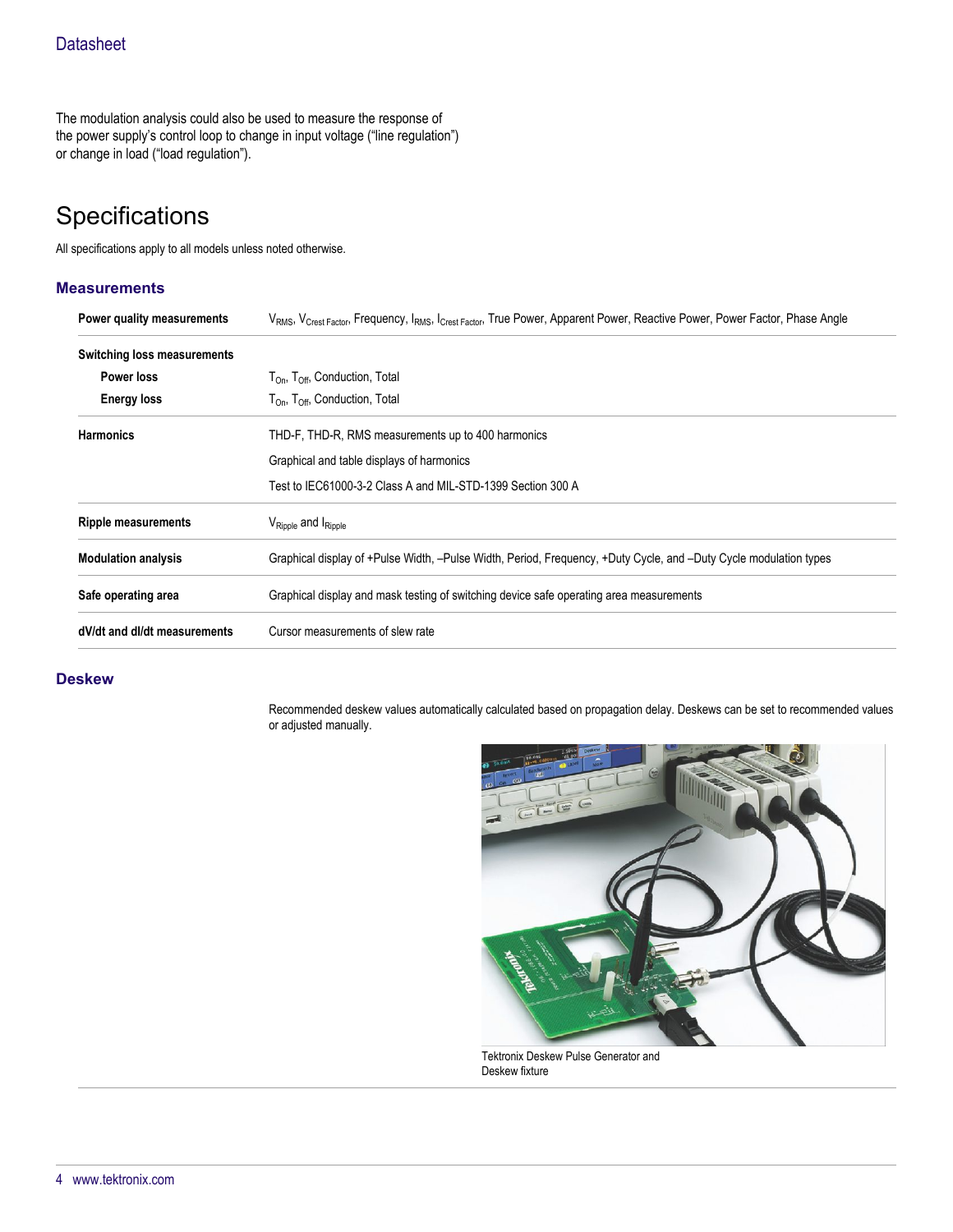## Power Analysis Application Module -- DPO4PWR - MDO3PWR - DPO3PWR

#### **Deskew**

| TekVPI and TekProbe II    | Nominal propagation delay value automatically loaded               |  |
|---------------------------|--------------------------------------------------------------------|--|
| Built-in probe model list | Nomination propagation delay value provided when probe is selected |  |
| Other                     | Propagation delay can be manually entered                          |  |

# Ordering information

# **DPO4PWR/MDO3PWR/DPO3PWR Power Analysis Application modules**

| <b>DPO4PWR</b> | MDO/MSO/DPO4000 series |
|----------------|------------------------|
| <b>MDO3PWR</b> | MDO3000 series         |
| DPO3PWR        | MSO/DPO3000 series     |

#### **Recommended accessories**

067-1686-xx<br>
Deskew fixture **TEK-DPG** Deskew pulse generator

#### **Tektronix oscilloscopes and probes supported**

For a complete listing of compatible probes for each oscilloscope, please refer to [www.tektronix.com/probes](http://www.tektronix.com/probes) for specific information on the recommended models of probes and any necessary probe adapters.

## **Additional information**

Additional information about power analysis is available at [www.tektronix.com/power.](http://www.tektronix.com/power)